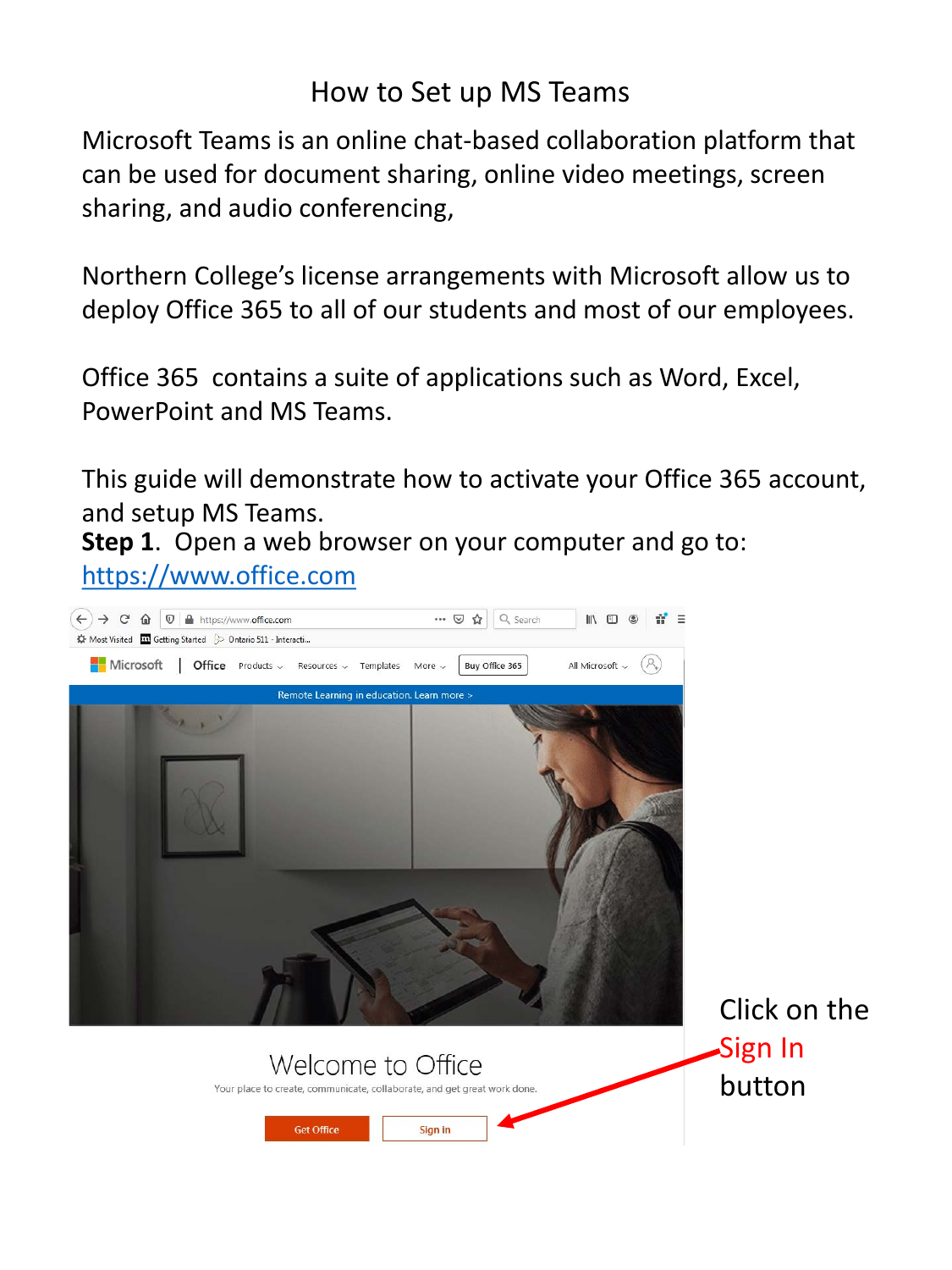**Step 2.** Enter your Northern College email address and then click on the Next button

**NOTE\* If you know for certain you have typed in your email address correctly, and you see a screen like this, then your Office 365 account has not yet been enabled. Please send a note to [Ithelp@northern.on.ca](mailto:Ithelp@northern.on.ca)**

**or contact the IT support folks at your campus**

**Step 3.** Enter your Northern College password and click on the Sign in button

#### Microsoft

#### Sign in

This username may be incorrect. Make sure you typed it correctly. Otherwise, contact your admin. billy@northern.on.ca

**Next** 

Sign in

0 A https://login.microsoftonline.com ••• ⊙ ☆ Q Search

Getting Started 2 Ontario 511 - Interacti.

Microsoft Sign in

Email, phone, or Skype No account? Create one! Can't access your account? Sign-in options

No account? Create one!

Can't access your account?

Sign-in options

### ← macdougalld@northern.on.ca

Microsoft

**Enter password** 

Password

Forgot my password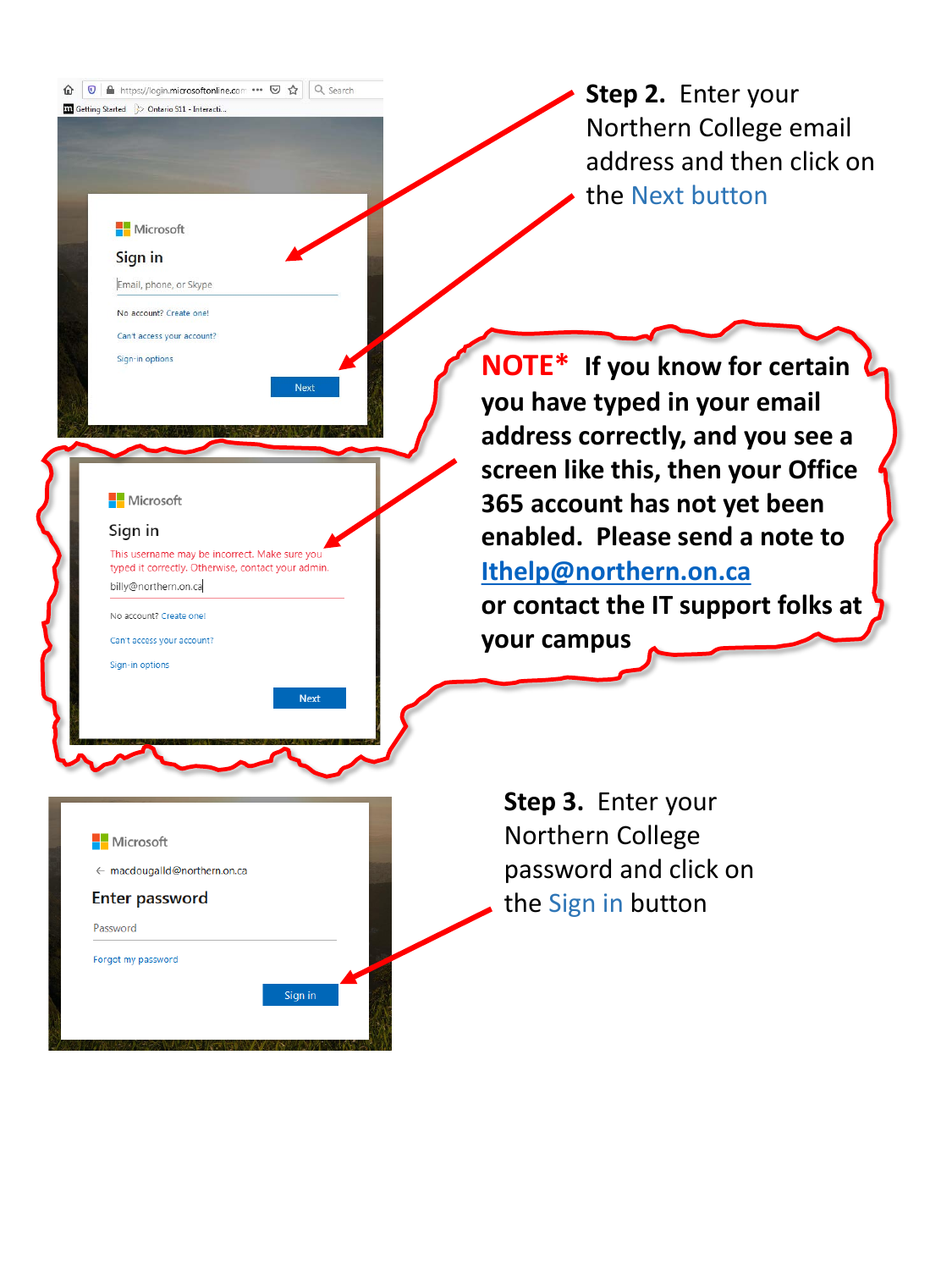

### don't lose access to your account!

To make sure you can reset your password, we need to collect some info so we can verify who you are. We won't use this to spam you - just to keep your account more secure. You'll need to set up at least 1 of the options below.



**Step 5.** You will need to provide a **phone number** or a **Non-Northern College email address**.

For this example..a mobile phone number will be provided. Click on the "Set it up now" link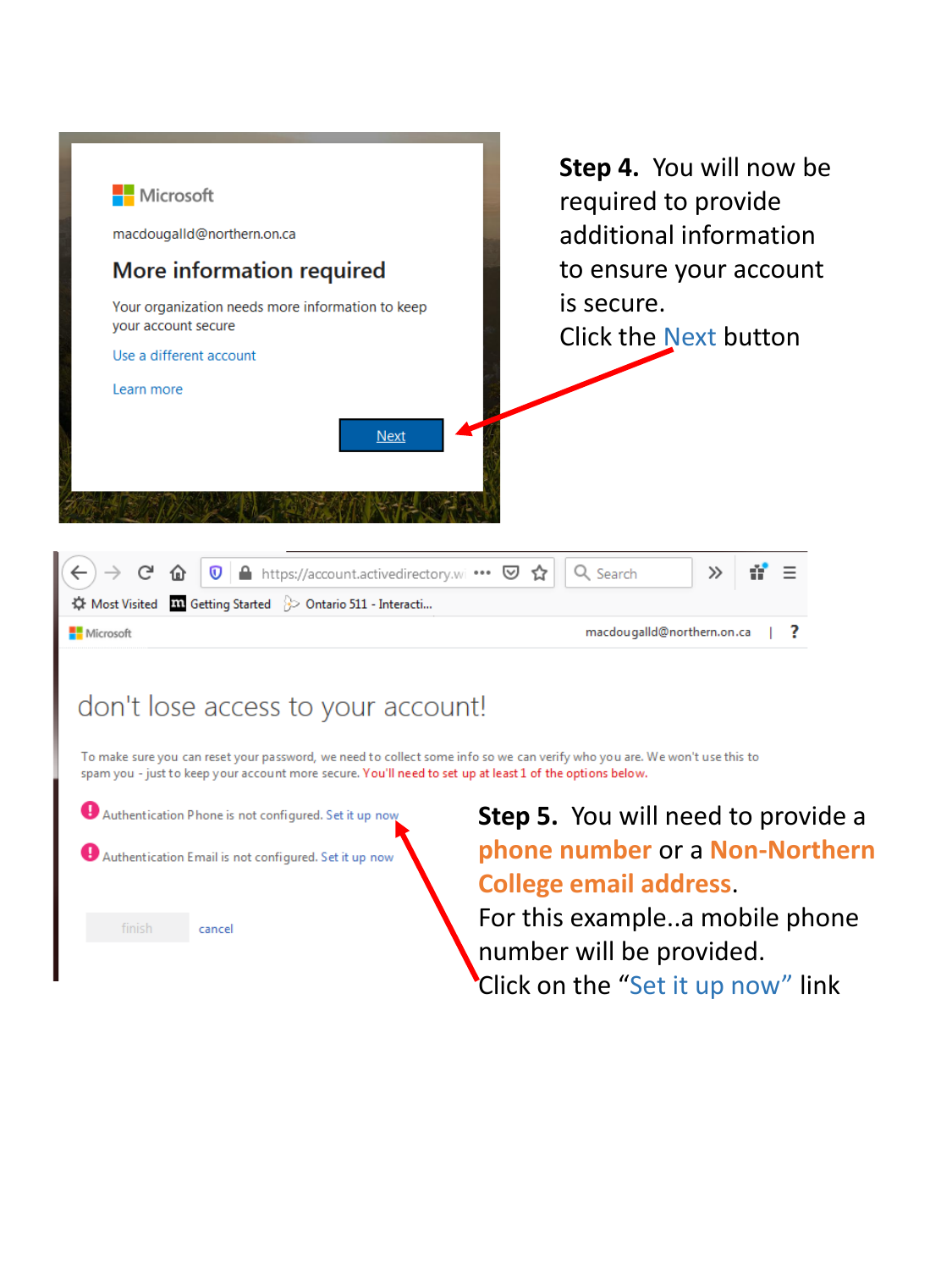# don't lose access to your account!



#### **Step 6.** Enter a phone number.

Note that you must click on the Canada country code, and your phone number must be entered exactly as shown (use dashes).

Click on the "text me" button

*If you are using a Regular (non cell) number, or wish to enter a phone number that can not receive texts, then click on the "call me" button. You will not be able to use a phone number that has an extension*



#### don't lose access to your account!

Thanks! We'll use the info below to recover your account if you forget your password. Click "finish" to close this page.

| Authentication Phone is set to |        | +1 705-###-####                                       |                 | <b>Step 8.</b> Click on the |
|--------------------------------|--------|-------------------------------------------------------|-----------------|-----------------------------|
|                                |        | Authentication Email is not configured. Set it up now | "finish" button |                             |
| finish                         | cancel |                                                       |                 |                             |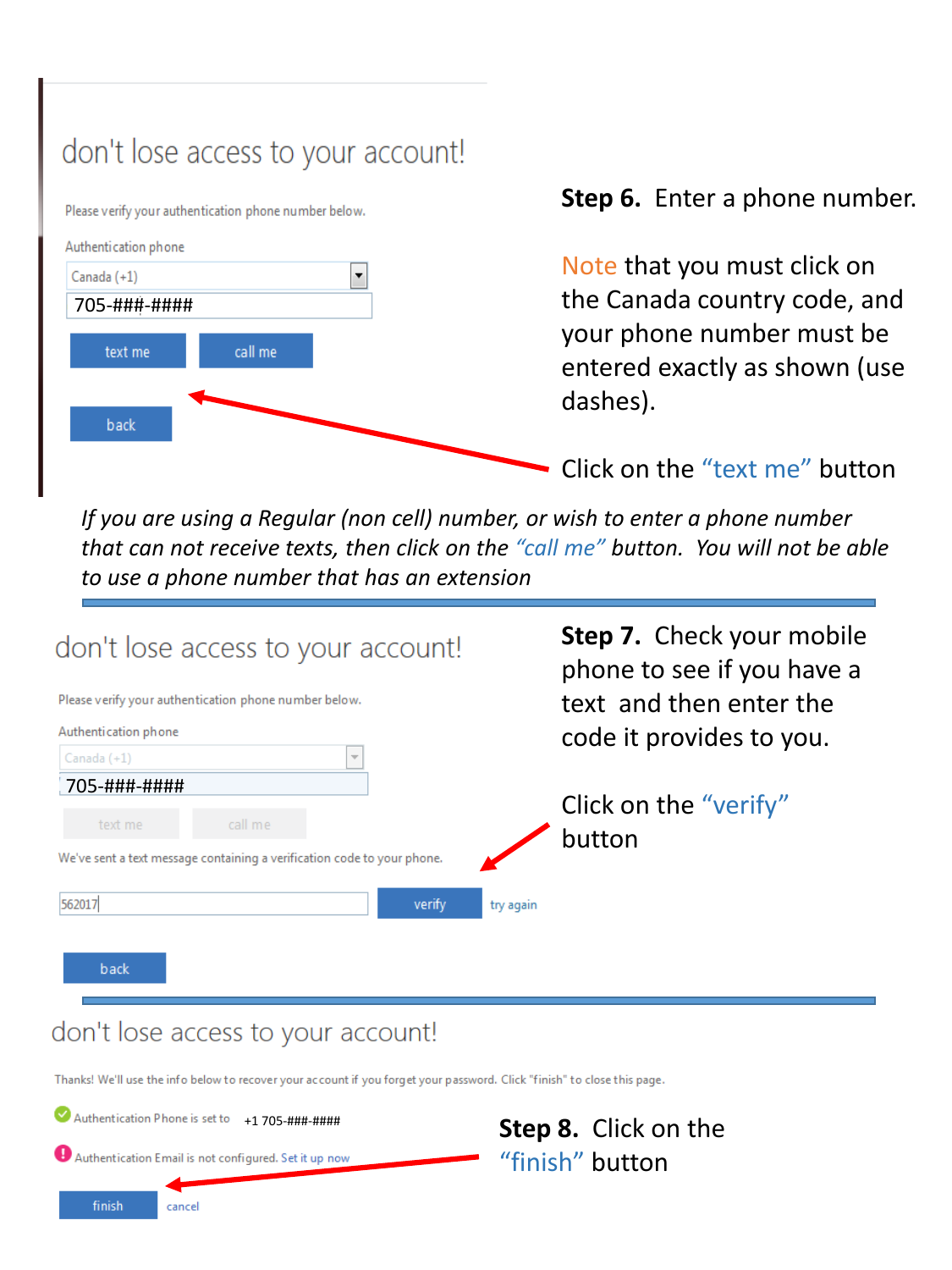*If you decided to use a personal email address to set up your account, you will be emailed a code that you can enter to verify your set up. The process is essentially the same as the screens listed above*



**Step 10.** You will now arrive at the online Office 365 site. You can access any of the applications online, or click on the Install Office link in the upper right if you want to install the MS Office products. NOTE\* if you are using a College supplied device…you will already have MS Office installed on the device (but you likely do not have MS Teams installed yet. Click on the "Teams" icon

Teams